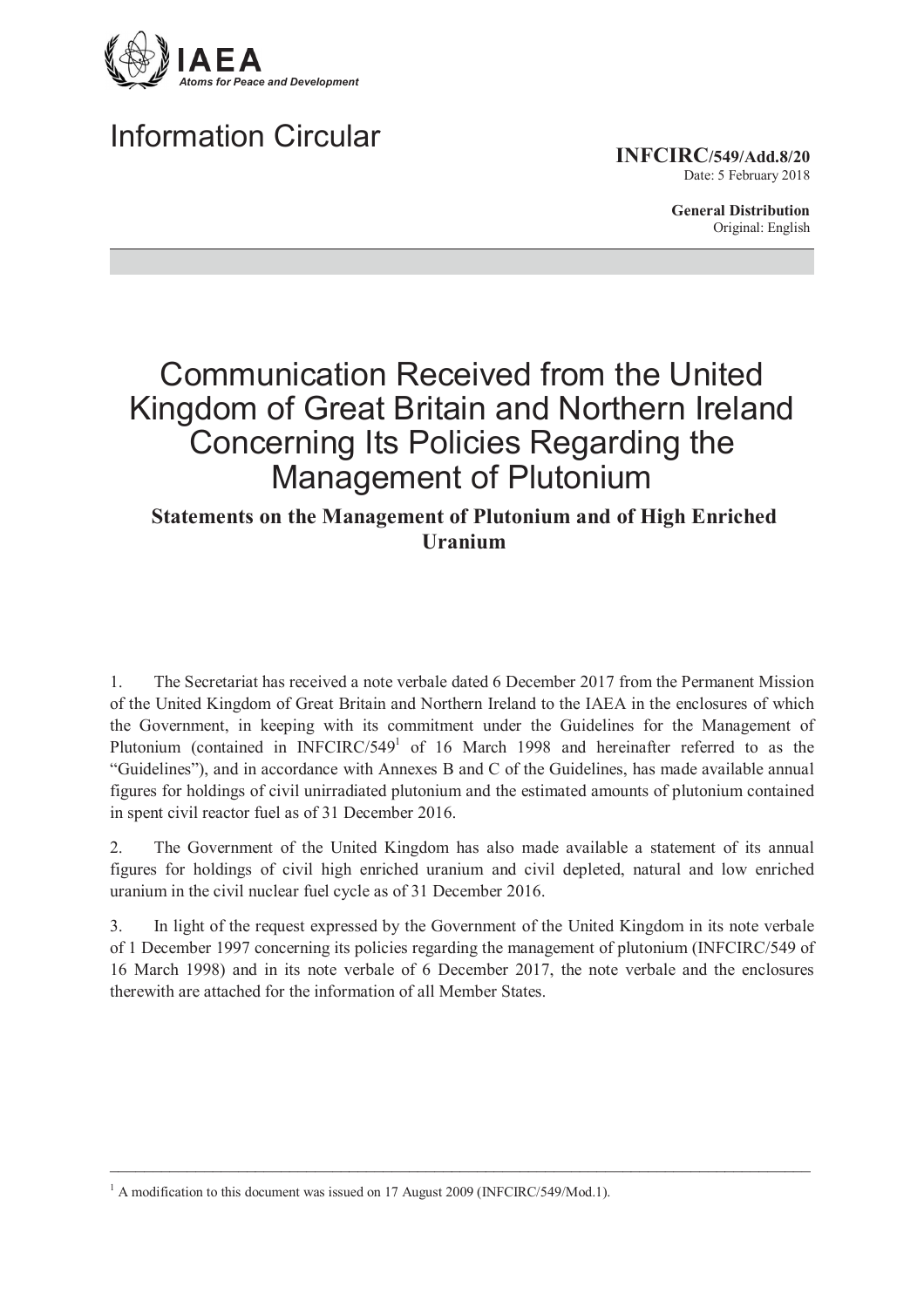Note No: 61/17

The Permanent Mission of the United Kingdom of Great Britain and Northern Ireland to the United Nations and the International Organisations in Vienna presents its compliments to the Director-General of the International Atomic Energy Agency and has the honour to refer to its Note Verbale No 001/97 of 1 December 1997, enclosing Guidelines specifying the policies that the Government of the United Kingdom of Great Britain and Northern Ireland has decided to apply to the management of plutonium.

In addition, that communication recognised the sensitivity of high enriched uranium and the need to manage stocks of such material with the same sense of responsibility as the plutonium covered by the Guidelines.

In keeping with the United Kingdom's commitment under the Guidelines on Plutonium to make available annually, information on its national holdings of civil unirradiated plutonium and of plutonium contained in spent civil reactor fuel, the Government of the United Kingdom encloses with this Note, the figures for the United Kingdomís holdings as at 31 December 2016. These are set out in accordance with Annexes B and C of the Guidelines. The Government of the United Kingdom also encloses with this Note a statement of the United Kingdom's national holdings of civil high enriched uranium and civil depleted, natural and low enriched uranium (DNLEU) in the civil nuclear fuel cycle as at 31 December 2016.

The Government of the United Kingdom of Great Britain and Northern Ireland requests the Director-General of the International Atomic Energy Agency to circulate this Note and its attachment to all Member States for their information.

The Permanent Mission of the United Kingdom of Great Britain and Northern Ireland avails itself of this opportunity to renew to the Director-General of the International Atomic Energy Agency the assurances of its highest consideration.

UNITED KINGDOM MISSION VIENNA 6 December 2017

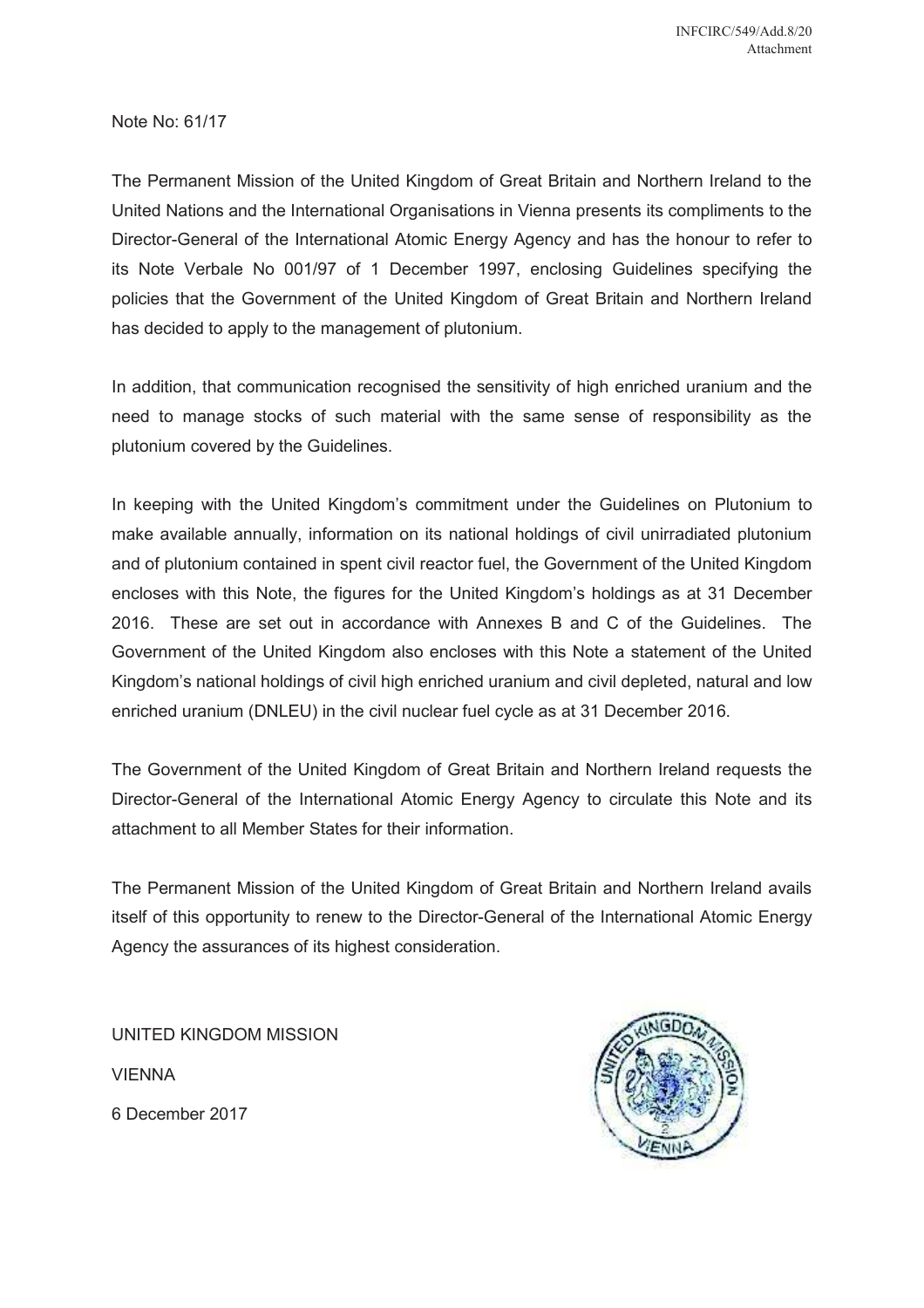## ANNUAL FIGURES FOR HOLDINGS OF CIVIL UNIRRADIATED PLUTONIUM

### **UNITED KINGDOM**

## **National Totals**

as of 31 December 2016

(Previous year's figures in brackets) Rounded to 100 kg plutonium with quantities less than 50 kg reported as such

#### **TONNES**

| unirradiated semi-fabricated or unfinished products at<br>fuel or other fabricating plants or elsewhere<br>Plutonium contained in unirradiated MOX fuel or other<br>fabricated products at reactor sites or elsewhere<br>Unirradiated separated plutonium held elsewhere. | 0.8<br>1.9<br>1.5 | (0.8)<br>(1.9)<br>(1.5) |
|---------------------------------------------------------------------------------------------------------------------------------------------------------------------------------------------------------------------------------------------------------------------------|-------------------|-------------------------|
|                                                                                                                                                                                                                                                                           |                   |                         |
|                                                                                                                                                                                                                                                                           |                   |                         |
|                                                                                                                                                                                                                                                                           |                   |                         |
| Unirradiated separated plutonium in the course of<br>manufacture or fabrication and plutonium contained in                                                                                                                                                                |                   |                         |
| Unirradiated separated plutonium in product stores at<br>reprocessing plants                                                                                                                                                                                              | 129.3             | (125.2)                 |
|                                                                                                                                                                                                                                                                           |                   |                         |

### Note:

| (i)   | Plutonium included in lines 1-4 above belonging to foreign<br>bodies.                                                        |    | 23.2 | (23.2) |
|-------|------------------------------------------------------------------------------------------------------------------------------|----|------|--------|
| (ii)  | Plutonium in any of the forms in lines 1-4 above held in<br>locations in other countries and therefore not included<br>above | ٠  | 0.0  | (0.0)  |
| (iii) | Plutonium included in lines 1-4 above which is in<br>international shipment prior to its arrival in the recipient<br>State.  | ÷. | 0.0  | (0.0)  |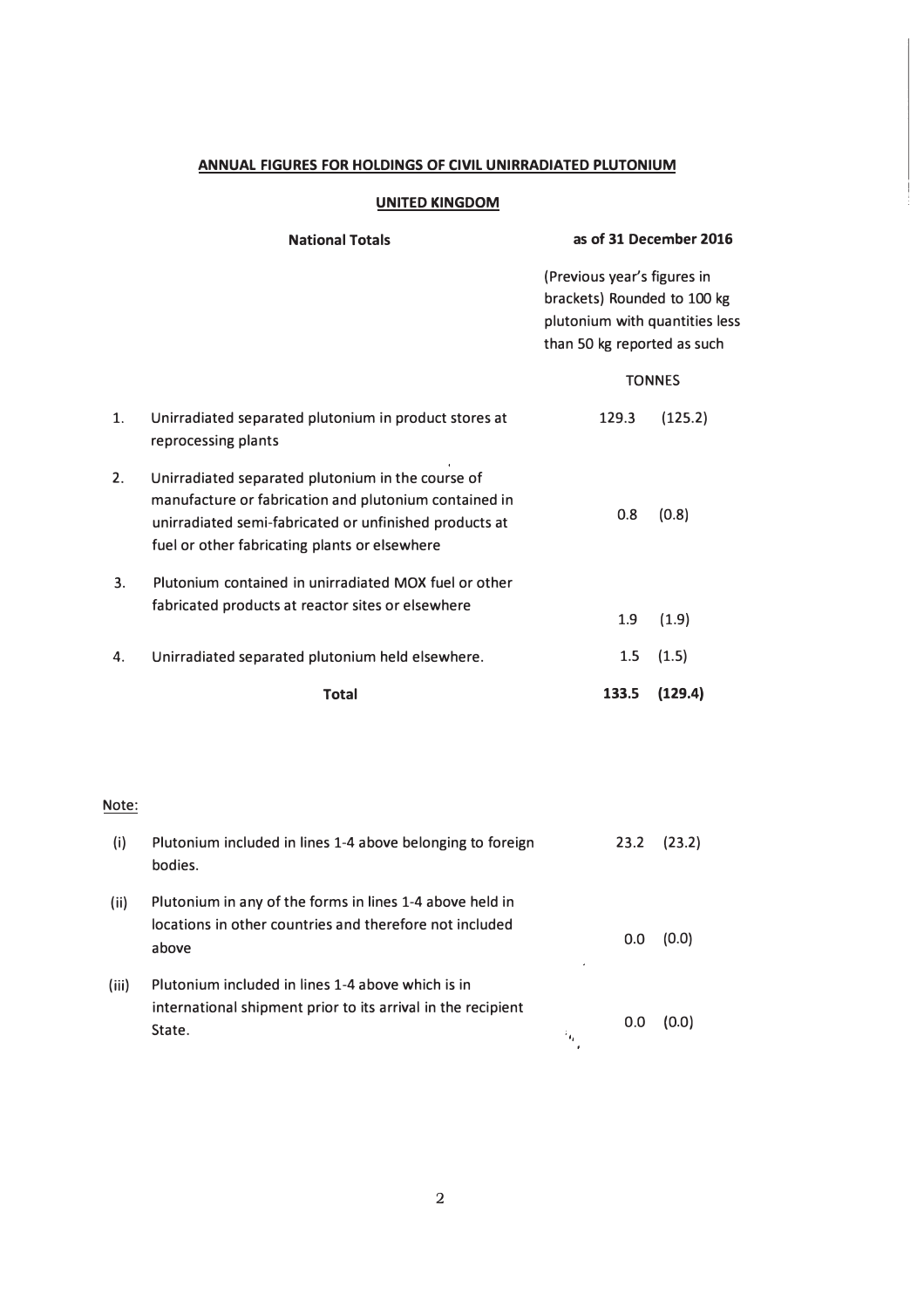#### **ESTIMATED AMOUNTS OF PLUTONIUM CONTAINED IN**

#### **SPENT CIVIL REACTOR FUEL - UNITED KINGDOM**

#### **National Totals**

#### as of 31 December 2016

(Previous year's figures in brackets) Rounded to 1000 kg plutonium with quantities less than 500 kg reported as such

|    |                                                           | <b>TONNES</b>      |      |
|----|-----------------------------------------------------------|--------------------|------|
| 1. | Plutonium contained in spent fuel at civil reactor sites  | 11                 | (8)  |
| 2. | Plutonium contained in spent fuel at reprocessing plants. | 18                 | (21) |
| 3. | Plutonium contained in spent fuel held elsewhere.         | Less than 500 kg   |      |
|    |                                                           | (Less than 500 kg) |      |

#### Note:

 $i)$ The treatment of material sent for direct disposal will need further consideration when specific plans for direct disposal have taken concrete form.

#### Definitions:

Line 1: Covers estimated amounts of plutonium contained in fuel discharged from civil reactors;

Line 2: Covers estimated amounts of plutonium contained in fuel received at reprocessing plants but not yet reprocessed.

J.